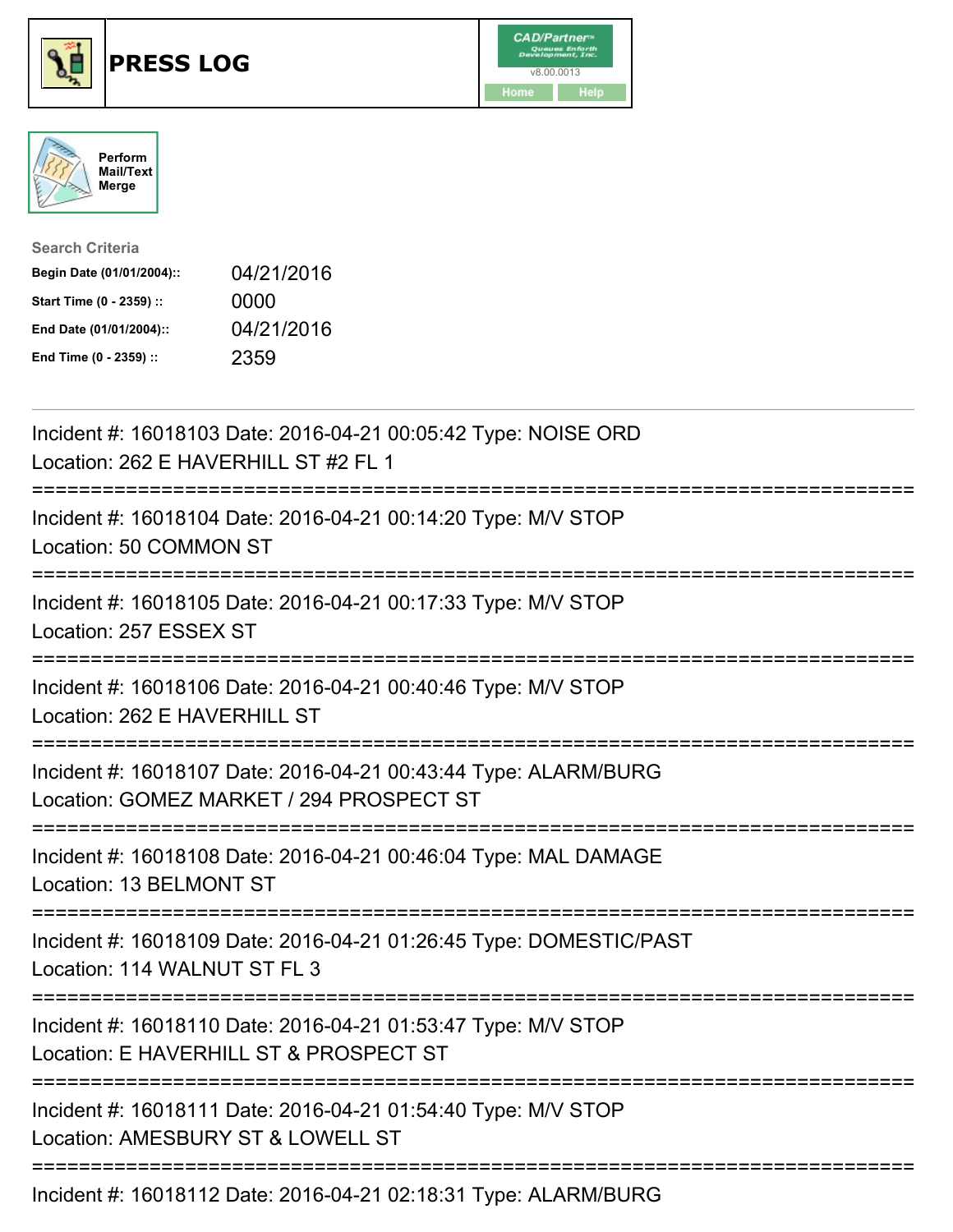Location: 300 CANAL ST =========================================================================== Incident #: 16018114 Date: 2016-04-21 02:35:06 Type: BUILDING CHK Location: 300 CANAL ST =========================================================================== Incident #: 16018115 Date: 2016-04-21 02:58:33 Type: BUILDING CHK Location: LA LEY MULTISERVICE / 375 HAMPSHIRE ST =========================================================================== Incident #: 16018116 Date: 2016-04-21 03:02:34 Type: M/V STOP Location: ESSEX ST & MARGIN ST =========================================================================== Incident #: 16018117 Date: 2016-04-21 03:08:10 Type: M/V STOP Location: LAWRENCE ST & MYRTLE ST =========================================================================== Incident #: 16018118 Date: 2016-04-21 03:27:27 Type: BUILDING CHK Location: 300 CANAL ST =========================================================================== Incident #: 16018119 Date: 2016-04-21 03:37:13 Type: BUILDING CHK Location: 50 S BROADWAY =========================================================================== Incident #: 16018120 Date: 2016-04-21 03:37:52 Type: BUILDING CHK Location: 700 ESSEX ST =========================================================================== Incident #: 16018121 Date: 2016-04-21 04:13:30 Type: M/V STOP Location: APPLETON ST & METHUEN ST =========================================================================== Incident #: 16018122 Date: 2016-04-21 04:15:15 Type: DISTURBANCE Location: 153 UNION ST #2 =========================================================================== Incident #: 16018123 Date: 2016-04-21 04:45:27 Type: BUILDING CHK Location: 59B E HAVERHILL ST =========================================================================== Incident #: 16018124 Date: 2016-04-21 06:51:10 Type: ALARM/BURG Location: 134 WEST ST =========================================================================== Incident #: 16018125 Date: 2016-04-21 07:02:49 Type: AUTO ACC/UNK PI Location: ESSEX ST & GREENWOOD ST =========================================================================== Incident #: 16018126 Date: 2016-04-21 07:10:14 Type: B&E/PAST Location: 87 SUMMER ST ===========================================================================

Incident #: 16018127 Date: 2016-04-21 07:12:23 Type: M/V STOP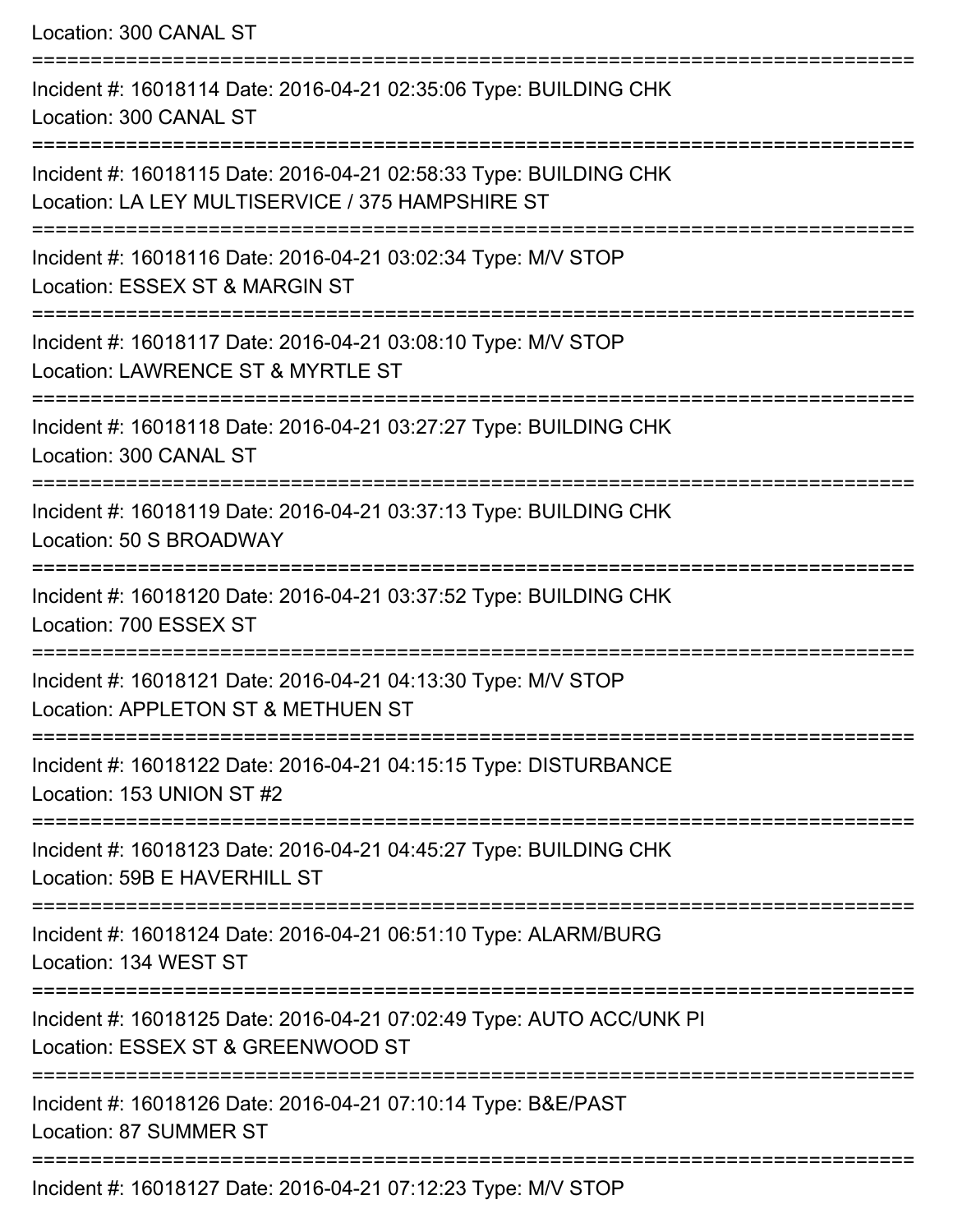| Incident #: 16018128 Date: 2016-04-21 07:16:07 Type: M/V STOP<br>Location: BROADWAY & VALLEY ST          |
|----------------------------------------------------------------------------------------------------------|
| Incident #: 16018129 Date: 2016-04-21 07:17:26 Type: CLOSE STREET<br>Location: PARKER ST & SALEM ST      |
| Incident #: 16018130 Date: 2016-04-21 07:18:31 Type: CLOSE STREET<br>Location: BENNINGTON ST & MYRTLE ST |
| Incident #: 16018131 Date: 2016-04-21 07:19:44 Type: M/V STOP<br>Location: 143 PROSPECT ST               |
| Incident #: 16018132 Date: 2016-04-21 07:31:36 Type: M/V STOP<br>Location: MERRIMACK ST & PARKER ST      |
| Incident #: 16018133 Date: 2016-04-21 07:33:40 Type: M/V STOP<br>Location: 316 HIGH ST                   |
| Incident #: 16018135 Date: 2016-04-21 07:51:56 Type: STOL/MV/PAS<br>Location: 550 BROADWAY               |
| Incident #: 16018134 Date: 2016-04-21 07:53:33 Type: M/V STOP<br>Location: MYRTLE ST & SARATOGA ST       |
| Incident #: 16018136 Date: 2016-04-21 08:03:11 Type: SUS PERS/MV<br>Location: HIGH ST & PROSPECT CT      |
| Incident #: 16018137 Date: 2016-04-21 08:04:11 Type: M/V STOP<br>Location: 77 S UNION ST                 |
| Incident #: 16018138 Date: 2016-04-21 08:35:17 Type: AUTO ACC/UNK PI<br>Location: NEWTON ST & SALEM ST   |
| Incident #: 16018139 Date: 2016-04-21 08:58:54 Type: ALARMS<br>Location: 198 GARDEN ST                   |
| Incident #: 16018140 Date: 2016-04-21 09:16:12 Type: DRUG VIO<br>Location: 33 SPRUCE ST                  |
| Incident #: 16018141 Date: 2016-04-21 09:29:52 Type: ALARMS                                              |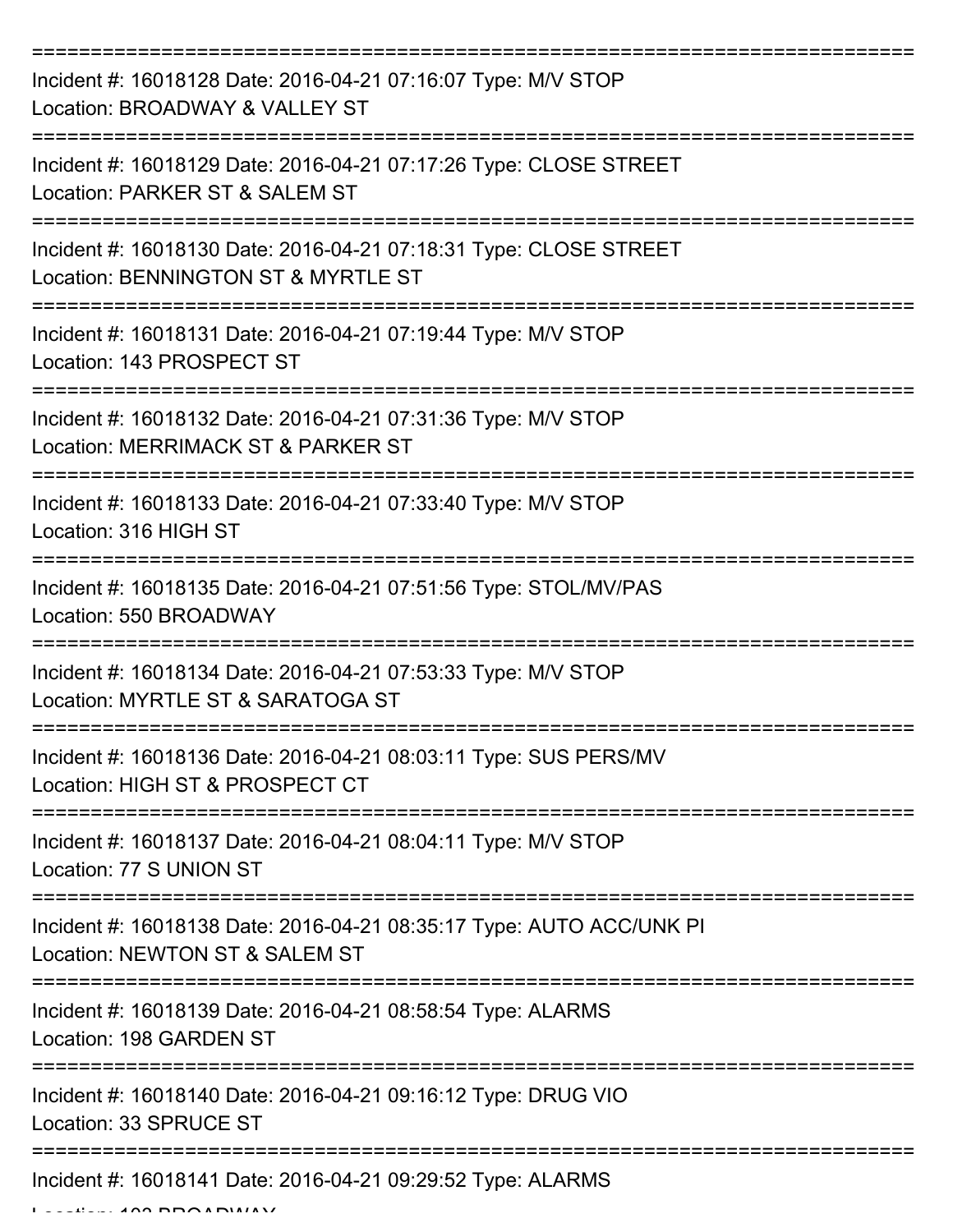| Incident #: 16018142 Date: 2016-04-21 09:32:32 Type: PARK & WALK<br>Location: BRADFORD ST & BROADWAY         |
|--------------------------------------------------------------------------------------------------------------|
| Incident #: 16018143 Date: 2016-04-21 09:35:23 Type: M/V STOP<br>Location: COMMON ST & FRANKLIN ST           |
| Incident #: 16018144 Date: 2016-04-21 09:46:57 Type: FIGHT<br>Location: 490 ESSEX ST                         |
| Incident #: 16018145 Date: 2016-04-21 09:54:26 Type: ANIMAL COMPL<br><b>Location: 4 MARK LN</b>              |
| Incident #: 16018146 Date: 2016-04-21 10:08:41 Type: M/V STOP<br>Location: METHUEN ST & UNION ST             |
| Incident #: 16018147 Date: 2016-04-21 10:09:53 Type: M/V STOP<br>Location: METHUEN ST & UNION ST             |
| Incident #: 16018148 Date: 2016-04-21 10:11:04 Type: SUS PERS/MV<br>Location: 204 BROADWAY                   |
| Incident #: 16018149 Date: 2016-04-21 10:12:30 Type: NEIGHBOR PROB<br>Location: 197 MT VERNON ST             |
| Incident #: 16018150 Date: 2016-04-21 10:14:30 Type: MAL DAMAGE<br>Location: BONANZA MARKET / 181 JACKSON ST |
| Incident #: 16018151 Date: 2016-04-21 10:22:30 Type: M/V STOP<br>Location: 264 FARNHAM ST                    |
| Incident #: 16018152 Date: 2016-04-21 10:26:44 Type: M/V STOP<br>Location: 342 BROADWAY                      |
| Incident #: 16018153 Date: 2016-04-21 10:38:54 Type: SUS PERS/MV<br>Location: 206 BROADWAY                   |
| Incident #: 16018155 Date: 2016-04-21 10:43:57 Type: M/V STOP<br>Location: HAMPSHIRE ST & LOWELL ST          |
| Incident #: 16018156 Date: 2016-04-21 10:44:14 Type: SUS PERS/MV                                             |

Location: 280 C LINIION CT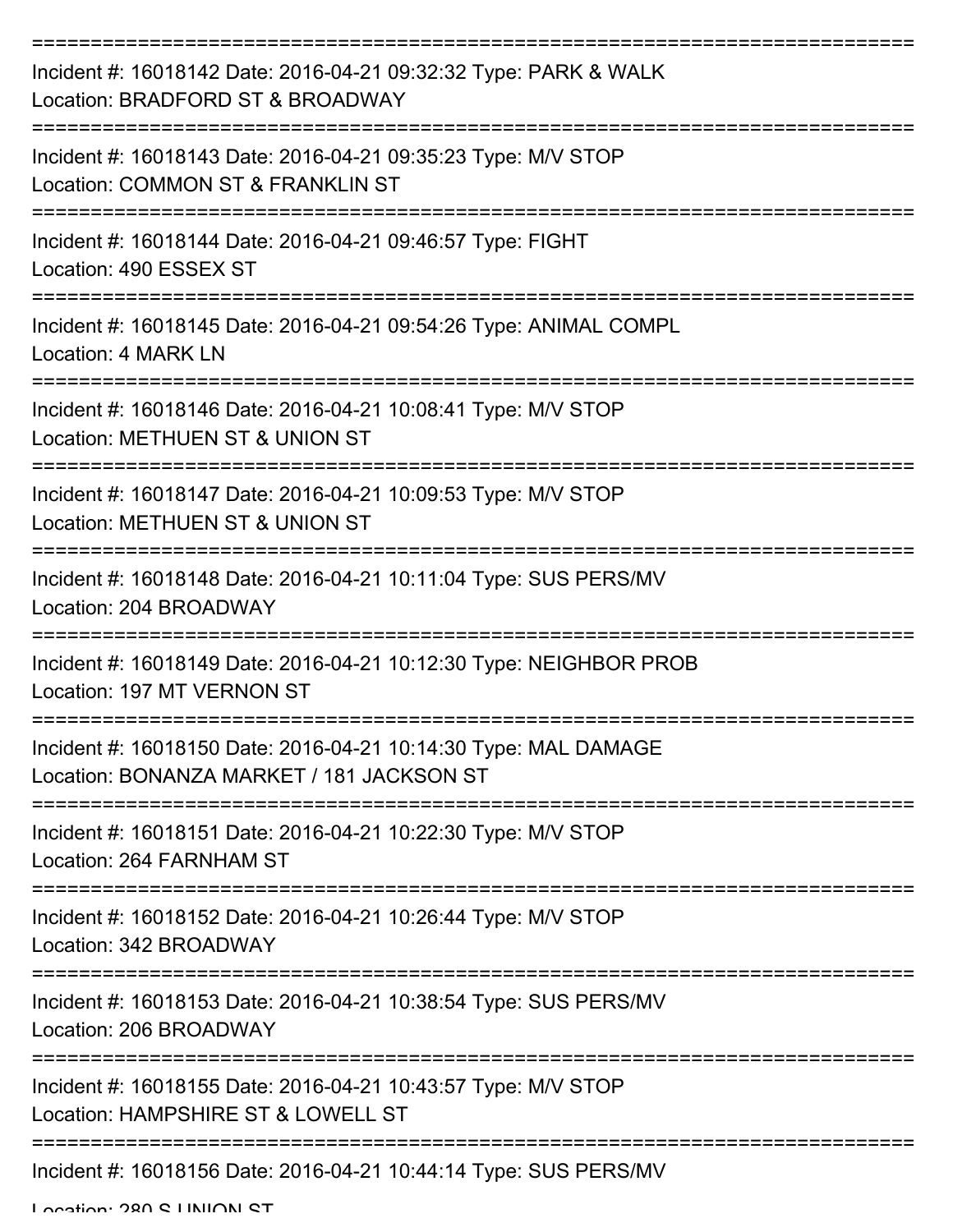| Incident #: 16018154 Date: 2016-04-21 10:44:35 Type: INVEST CONT<br>Location: 224 BRUCE ST            |
|-------------------------------------------------------------------------------------------------------|
| Incident #: 16018157 Date: 2016-04-21 10:50:21 Type: FUNERAL ESCOR<br>Location: BREEN / null          |
| Incident #: 16018158 Date: 2016-04-21 11:02:21 Type: M/V STOP<br>Location: 67 WINTHROP AV             |
| Incident #: 16018160 Date: 2016-04-21 11:06:06 Type: B&E/PAST<br>Location: 77 BUNKERHILL ST FL 2ND FL |
| Incident #: 16018159 Date: 2016-04-21 11:06:11 Type: AUTO ACC/PED<br>Location: APPLETON ST & ESSEX ST |
| Incident #: 16018161 Date: 2016-04-21 11:09:18 Type: M/V STOP<br>Location: MARKET ST & S UNION ST     |
| Incident #: 16018162 Date: 2016-04-21 11:21:00 Type: M/V STOP<br>Location: 448 ANDOVER ST             |
| Incident #: 16018163 Date: 2016-04-21 11:24:55 Type: LIC PLATE STO<br>Location: 183 JACKSON ST        |
| Incident #: 16018164 Date: 2016-04-21 11:29:47 Type: INVEST CONT<br>Location: 139 MARSTON ST          |
| Incident #: 16018165 Date: 2016-04-21 11:30:18 Type: SPECIAL CHECK<br>Location: 383 HAVERHILL ST #11  |
| Incident #: 16018166 Date: 2016-04-21 11:35:45 Type: MISSING PERS<br>Location: 61 ARLINGTON ST #1     |
| Incident #: 16018167 Date: 2016-04-21 11:44:30 Type: SPECIAL CHECK<br>Location: 201 BAILEY ST         |
| Incident #: 16018168 Date: 2016-04-21 11:52:03 Type: VIO 209A<br>Location: 113 RIVER POINTE WY #6111  |
| Incident #: 16018169 Date: 2016-04-21 11:57:14 Type: M/V STOP<br>Location: 100 EVEDETT CT             |

Location: 109 EVERETT ST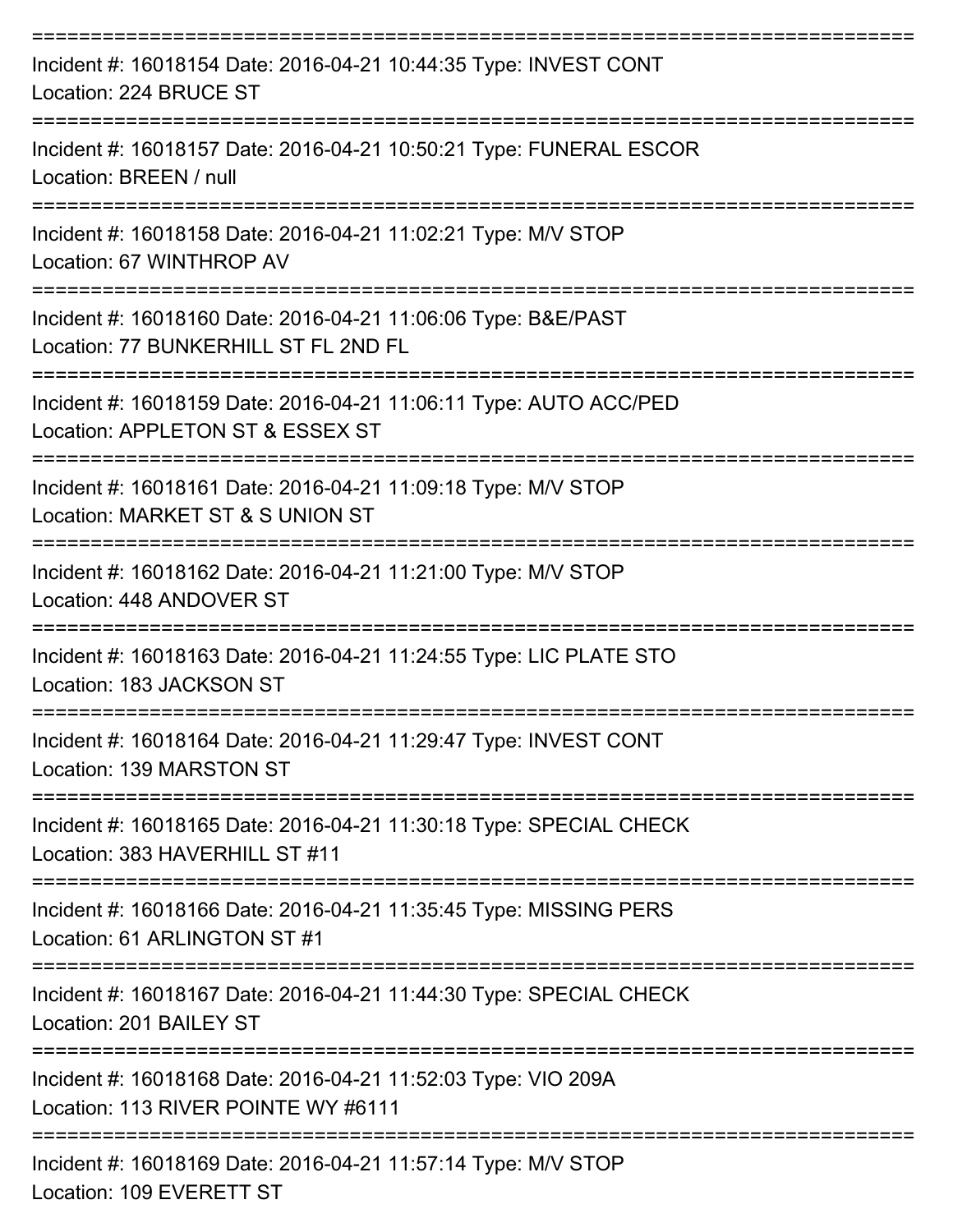| Incident #: 16018171 Date: 2016-04-21 12:33:17 Type: HIT & RUN M/V<br>Location: 99 PARK ST                             |
|------------------------------------------------------------------------------------------------------------------------|
| Incident #: 16018170 Date: 2016-04-21 12:33:32 Type: M/V STOP<br>Location: 2 MUSEUM SQ                                 |
| Incident #: 16018172 Date: 2016-04-21 12:42:29 Type: WIRE DOWN<br>Location: 34 EASTON ST                               |
| Incident #: 16018174 Date: 2016-04-21 13:00:43 Type: AUTO ACC/UNK PI<br>Location: 100 RESERVOIR ST                     |
| Incident #: 16018173 Date: 2016-04-21 13:02:29 Type: MAN DOWN<br>Location: 50 BROADWAY                                 |
| Incident #: 16018175 Date: 2016-04-21 13:16:07 Type: DOMESTIC/PROG<br>Location: 267 BROADWAY #2                        |
| Incident #: 16018176 Date: 2016-04-21 13:18:52 Type: SUS PERS/MV<br>Location: ANDOVER ST & S UNION ST                  |
| Incident #: 16018178 Date: 2016-04-21 13:23:43 Type: GENERAL SERV<br>Location: COADY'S TOWING SERVICE / 139 MARSTON ST |
| Incident #: 16018177 Date: 2016-04-21 13:23:56 Type: COUNTERFEIT<br>Location: 9 BROADWAY                               |
| Incident #: 16018179 Date: 2016-04-21 13:26:27 Type: SUS PERS/MV<br>Location: KAJOMA EXPRESS / 204 BROADWAY            |
| Incident #: 16018180 Date: 2016-04-21 13:33:21 Type: DRUG VIO<br>Location: 2 APPLETON ST                               |
| Incident #: 16018181 Date: 2016-04-21 13:37:22 Type: M/V STOP<br>Location: LOWEL & AMESBURY                            |
| Incident #: 16018182 Date: 2016-04-21 13:40:00 Type: ANIMAL COMPL<br>Location: 144 EXCHANGE ST                         |
| Incident #: 16018183 Date: 2016-04-21 14:07:36 Type: SHOPLIFTING<br>Location: 700 ESSEX ST                             |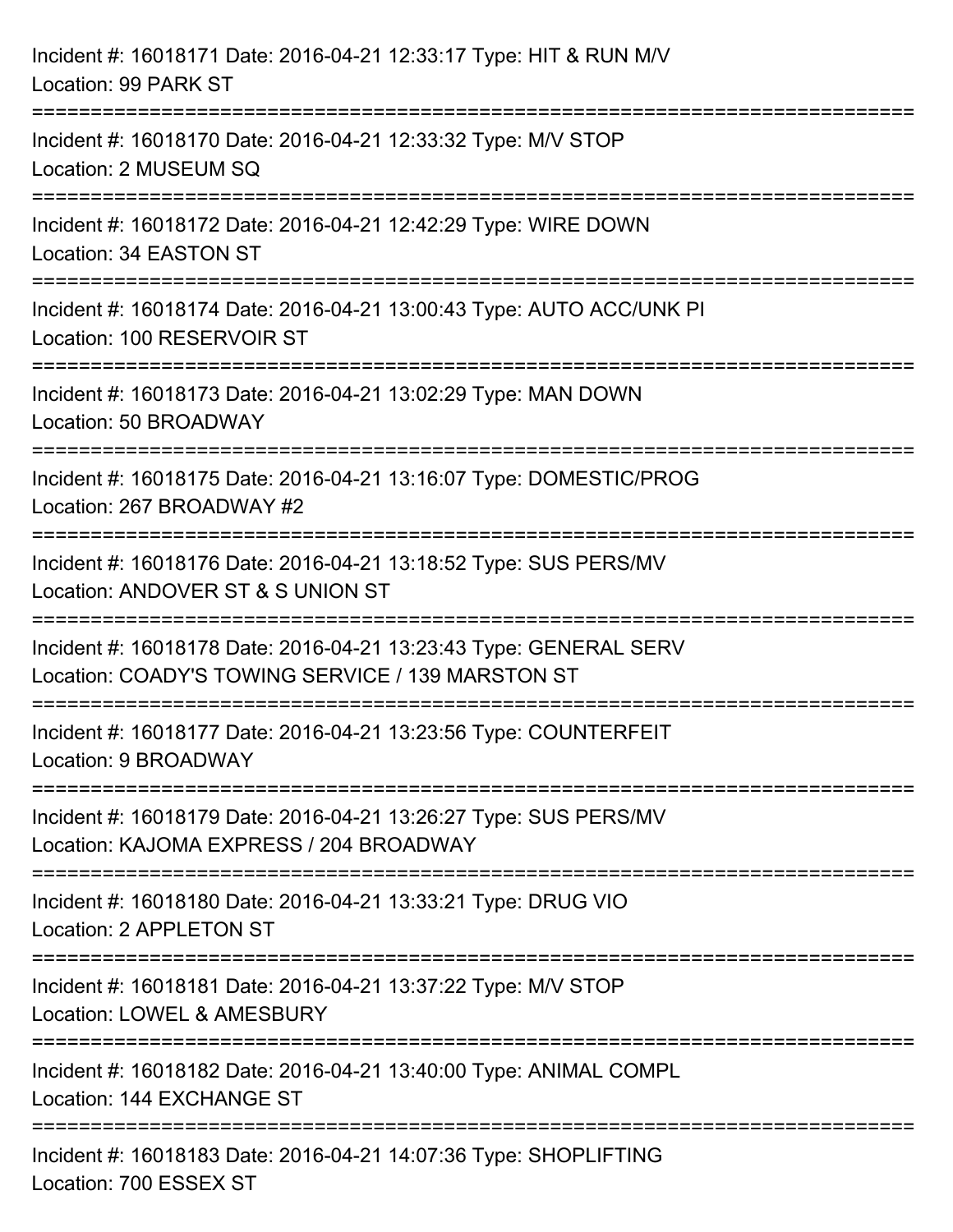| Incident #: 16018185 Date: 2016-04-21 14:16:19 Type: LOST PROPERTY<br>Location: 700 ESSEX ST                                          |
|---------------------------------------------------------------------------------------------------------------------------------------|
| Incident #: 16018184 Date: 2016-04-21 14:20:16 Type: AUTO ACC/PI<br>Location: 430 CANAL ST                                            |
| Incident #: 16018186 Date: 2016-04-21 14:36:36 Type: SUS PERS/MV<br><b>Location: CHANDLER ST</b>                                      |
| Incident #: 16018187 Date: 2016-04-21 14:54:11 Type: AUTO ACC/PI<br>Location: 4 WINSLOW PL                                            |
| Incident #: 16018188 Date: 2016-04-21 14:58:17 Type: MEDIC SUPPORT<br>Location: 360 MERRIMACK ST                                      |
| Incident #: 16018189 Date: 2016-04-21 15:01:26 Type: SUS PERS/MV<br>Location: 37 FERN ST                                              |
| Incident #: 16018190 Date: 2016-04-21 15:13:58 Type: LOUD NOISE<br>Location: 276 BROADWAY FL 1<br>:================================== |
| Incident #: 16018191 Date: 2016-04-21 15:26:29 Type: MV/BLOCKING<br>Location: 190 LAWRENCE ST                                         |
| Incident #: 16018192 Date: 2016-04-21 15:38:18 Type: FIRE<br>Location: 95 WEARE ST                                                    |
| Incident #: 16018193 Date: 2016-04-21 15:53:57 Type: MISSING PERS<br>Location: 165 CRAWFORD ST                                        |
| =============================<br>Incident #: 16018195 Date: 2016-04-21 16:07:31 Type: MEDIC SUPPORT<br>Location: 15 NELSON ST FL 1    |
| Incident #: 16018194 Date: 2016-04-21 16:08:20 Type: M/V STOP<br>Location: BROADWAY & ESSEX ST                                        |
| Incident #: 16018196 Date: 2016-04-21 16:12:24 Type: LOUD NOISE<br>Location: 84 KINGSTON ST                                           |
| Incident #: 16018197 Date: 2016-04-21 16:21:09 Type: SEX OFF. PAST<br>Location: 101 GREENWOOD ST                                      |

===========================================================================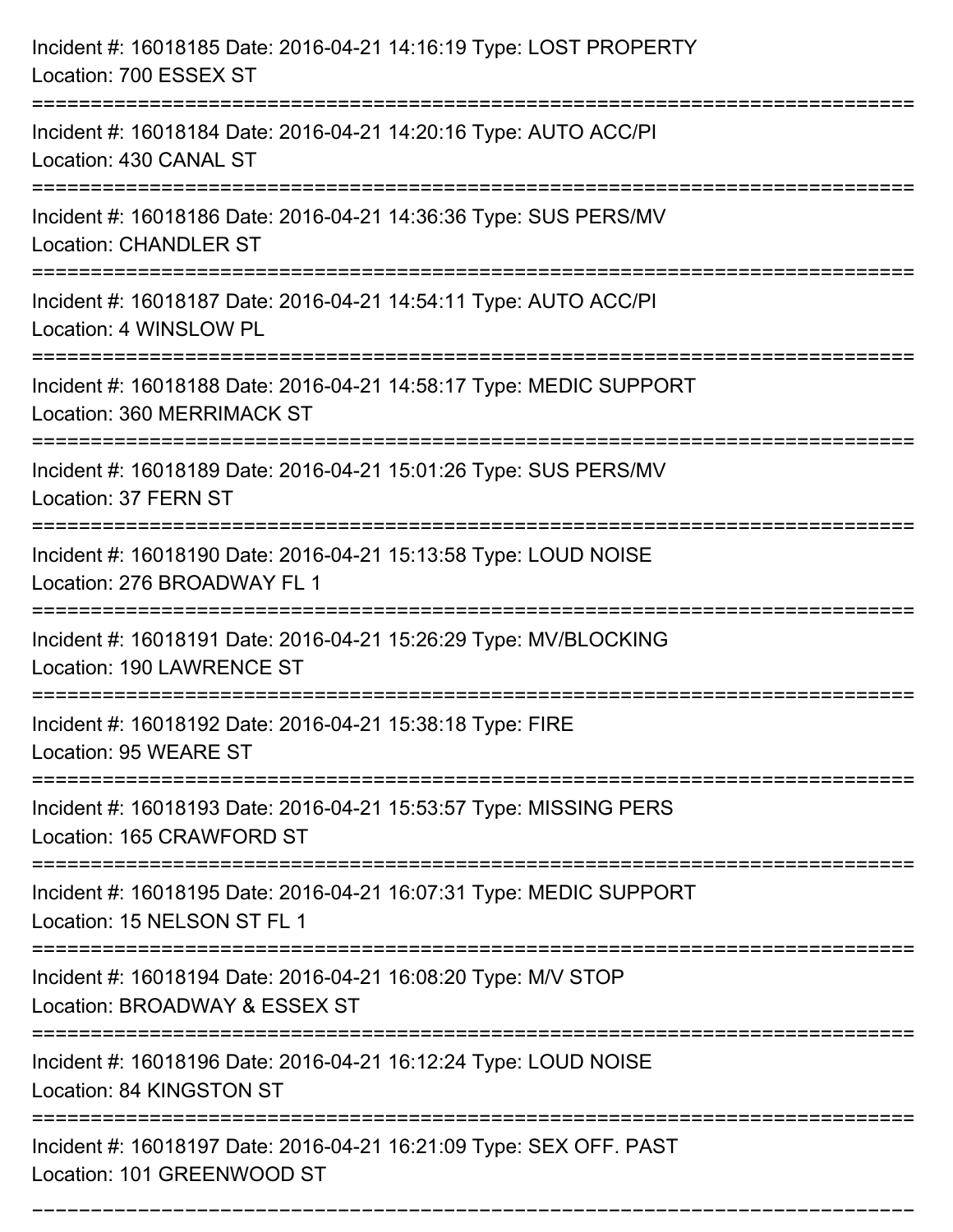| Incident #: 16018199 Date: 2016-04-21 16:22:28 Type: HIT & RUN M/V<br>Location: 5 THORNTON AV             |
|-----------------------------------------------------------------------------------------------------------|
| Incident #: 16018198 Date: 2016-04-21 16:26:18 Type: LARCENY/MV/PROG<br><b>Location: 354 MERRIMACK ST</b> |
| Incident #: 16018200 Date: 2016-04-21 16:29:07 Type: HIT & RUN M/V<br>Location: 52 BROOKFIELD ST          |
| Incident #: 16018201 Date: 2016-04-21 16:31:18 Type: MV/BLOCKING<br>Location: 378 HAVERHILL ST            |
| Incident #: 16018205 Date: 2016-04-21 16:44:43 Type: AUTO ACC/NO PI<br><b>Location: CENTRAL BRIDGE</b>    |
| Incident #: 16018204 Date: 2016-04-21 16:45:21 Type: DRUG VIO<br>Location: 122 MYRTLE ST                  |
| Incident #: 16018202 Date: 2016-04-21 16:45:42 Type: ANIMAL COMPL<br>Location: 61 NESMITH ST              |
| Incident #: 16018203 Date: 2016-04-21 16:45:57 Type: AUTO ACC/UNK PI<br><b>Location: CENTRAL BRIDGE</b>   |
| Incident #: 16018206 Date: 2016-04-21 16:55:03 Type: MEDIC SUPPORT<br>Location: 143 UNION ST FL 1         |
| Incident #: 16018207 Date: 2016-04-21 17:24:05 Type: MAL DAMAGE<br>Location: 15 KNOX ST                   |
| Incident #: 16018208 Date: 2016-04-21 17:26:10 Type: M/V STOP<br>Location: 410 ESSEX ST                   |
| Incident #: 16018209 Date: 2016-04-21 17:34:48 Type: M/V STOP<br><b>Location: KENT ST</b>                 |
| Incident #: 16018210 Date: 2016-04-21 17:55:12 Type: M/V STOP<br>Location: ESSEX ST & GREENWOOD ST        |
| Incident #: 16018211 Date: 2016-04-21 17:57:55 Type: LARCENY/PAST<br>Location: 143 EXCHANGE ST #C         |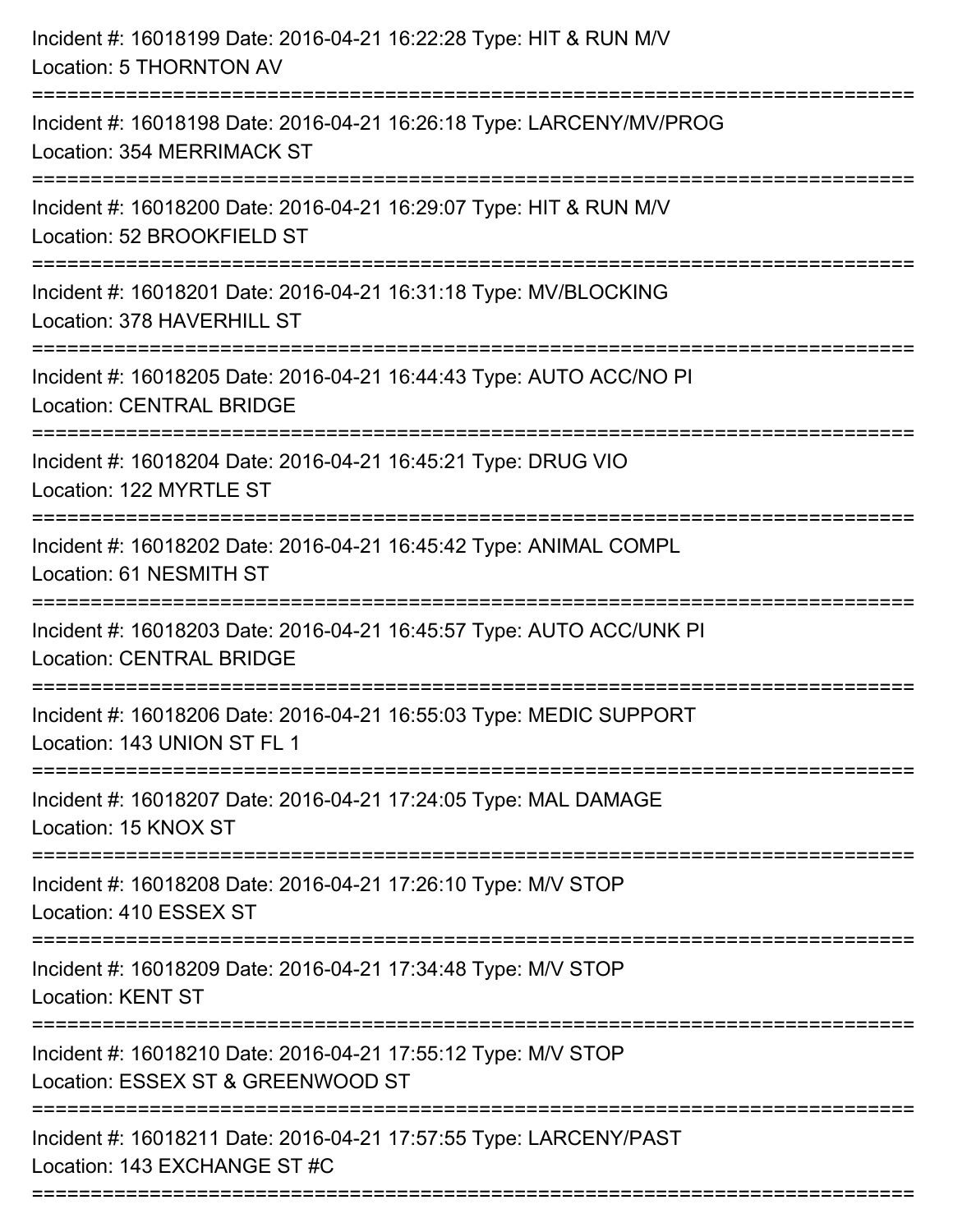Location: 113 JACKSON ST

| Incident #: 16018213 Date: 2016-04-21 18:02:17 Type: M/V STOP<br>Location: 23 CROSS                       |
|-----------------------------------------------------------------------------------------------------------|
| Incident #: 16018214 Date: 2016-04-21 18:06:38 Type: FIGHT<br>Location: MARKET ST & OSGOOD ST             |
| Incident #: 16018215 Date: 2016-04-21 18:10:47 Type: M/V STOP<br>Location: ANDOVER ST & BEACON ST         |
| Incident #: 16018216 Date: 2016-04-21 18:22:57 Type: M/V STOP<br>Location: 425 MARKET ST                  |
| Incident #: 16018217 Date: 2016-04-21 18:31:12 Type: SUS PERS/MV<br>Location: CLADDAGH PUB / 399 CANAL ST |
| Incident #: 16018218 Date: 2016-04-21 18:32:54 Type: VIO CITY ORD<br>Location: EMMETT ST & KINGSTON ST    |
| Incident #: 16018219 Date: 2016-04-21 18:40:28 Type: M/V STOP<br>Location: CHESTNUT ST & JACKSON ST       |
| Incident #: 16018220 Date: 2016-04-21 18:43:31 Type: AUTO ACC/NO PI<br>Location: 53 OAK ST                |
| Incident #: 16018221 Date: 2016-04-21 19:01:55 Type: M/V STOP<br>Location: 55 LEXINGTON ST                |
| Incident #: 16018223 Date: 2016-04-21 19:05:20 Type: MV/BLOCKING<br>Location: 86 EUTAW ST                 |
| Incident #: 16018222 Date: 2016-04-21 19:05:59 Type: AUTO ACC/NO PI<br>Location: MARSTON ST & PROSPECT ST |
| Incident #: 16018224 Date: 2016-04-21 19:12:37 Type: ALARMS<br>Location: GRAPHIC LITHO / 130 SHEPARD ST   |
| Incident #: 16018225 Date: 2016-04-21 19:16:18 Type: TOW/REPOSSED<br>Location: 19 BLANCHARD ST            |
|                                                                                                           |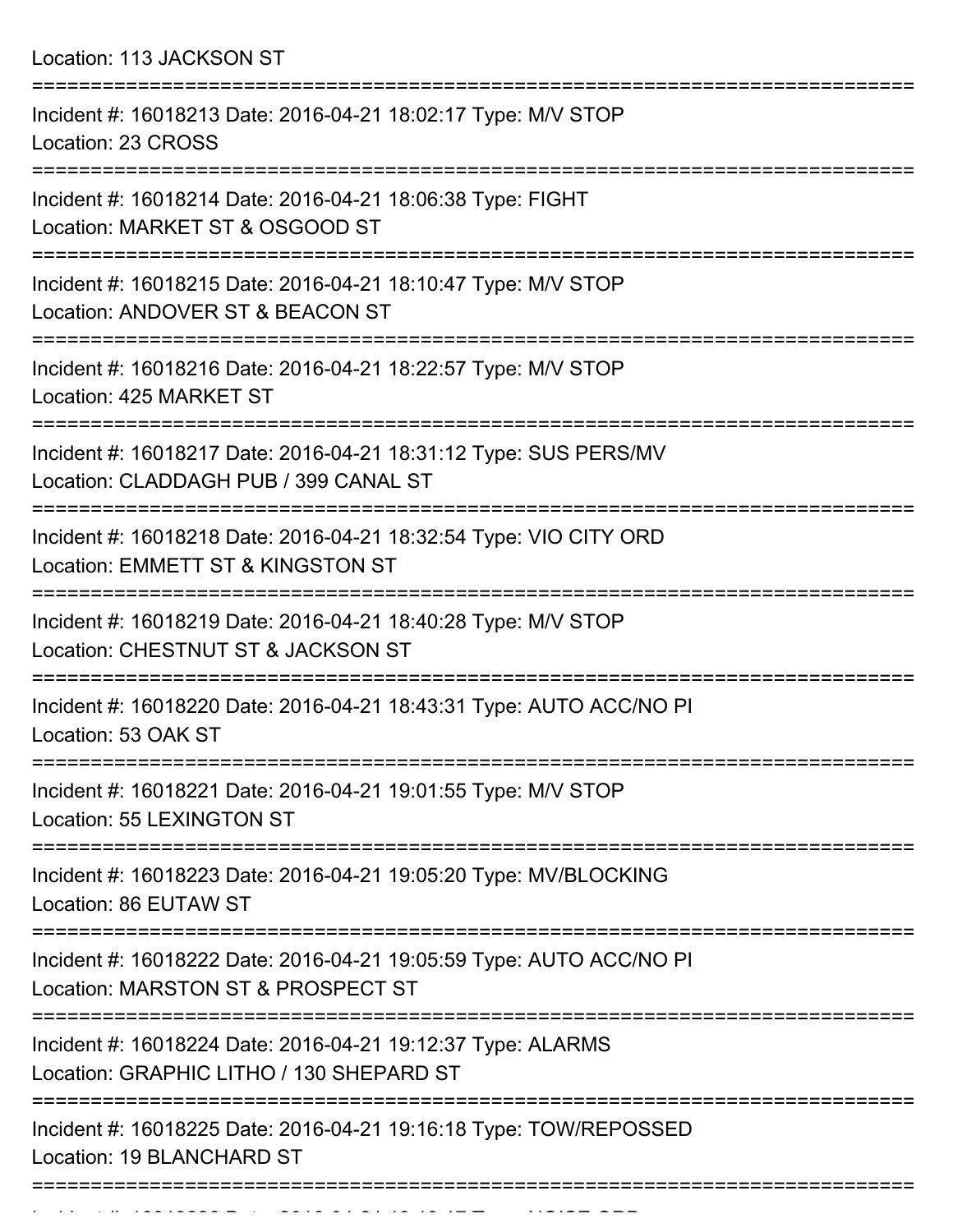Location: 85 BOXFORD ST

| Incident #: 16018227 Date: 2016-04-21 19:20:43 Type: M/V STOP<br>Location: BROADWAY & CANAL                         |
|---------------------------------------------------------------------------------------------------------------------|
| Incident #: 16018228 Date: 2016-04-21 19:33:58 Type: SUS PERS/MV<br>Location: 46 PERRY AV                           |
| Incident #: 16018229 Date: 2016-04-21 19:55:55 Type: ALARMS<br>Location: 233 HAVERHILL ST                           |
| Incident #: 16018230 Date: 2016-04-21 20:04:24 Type: ALARM/BURG<br>Location: 552 S UNION ST                         |
| Incident #: 16018231 Date: 2016-04-21 20:18:36 Type: MEDIC SUPPORT<br>Location: 45 AVON ST                          |
| Incident #: 16018232 Date: 2016-04-21 20:22:59 Type: DOMESTIC/PROG<br><b>Location: 4 FAIRMONT ST</b>                |
| Incident #: 16018233 Date: 2016-04-21 20:39:44 Type: SHOPLIFTING<br>Location: 220 S BROADWAY                        |
| Incident #: 16018234 Date: 2016-04-21 20:44:45 Type: M/V STOP<br>Location: 67 PHILLIPS ST                           |
| Incident #: 16018235 Date: 2016-04-21 20:54:51 Type: ALARM/BURG<br>Location: 151 ESSEX ST                           |
| Incident #: 16018236 Date: 2016-04-21 21:11:25 Type: M/V STOP<br>Location: 159 WEST ST                              |
| Incident #: 16018237 Date: 2016-04-21 21:16:07 Type: M/V STOP<br>Location: PARKER ST & SALEM ST                     |
| Incident #: 16018238 Date: 2016-04-21 21:20:19 Type: M/V STOP<br>Location: HIGHGATE ST & RESERVOIR ST               |
| Incident #: 16018239 Date: 2016-04-21 21:23:18 Type: A&B PAST<br>Location: LAWRENCE GENERAL HOSPITAL / 1 GENERAL ST |
|                                                                                                                     |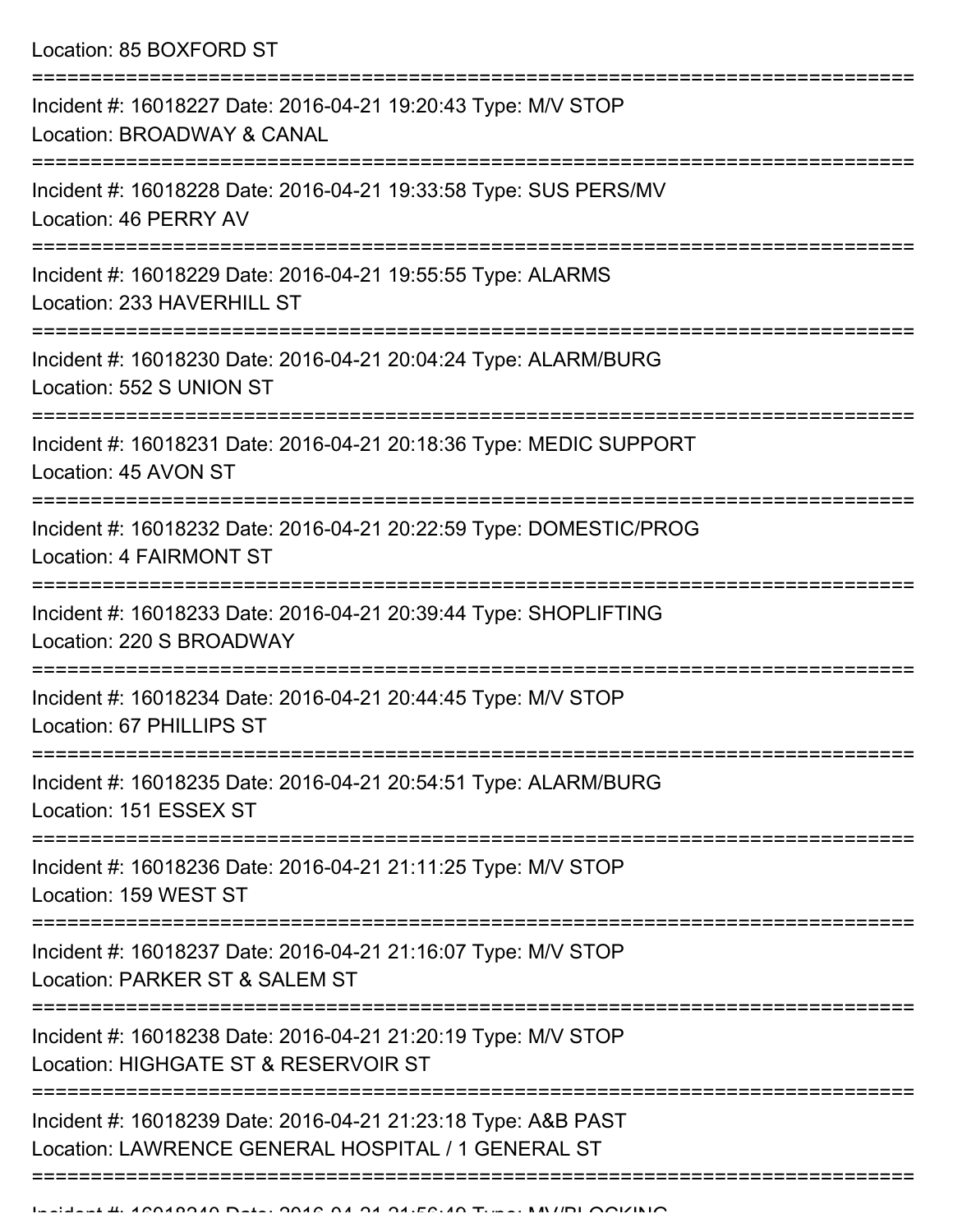Location: 1 BICKNELL TER =========================================================================== Incident #: 16018241 Date: 2016-04-21 21:59:14 Type: MEDIC SUPPORT Location: 355 PARK ST =========================================================================== Incident #: 16018242 Date: 2016-04-21 22:09:43 Type: NOISE ORD Location: 44 PERRY AV =========================================================================== Incident #: 16018243 Date: 2016-04-21 22:11:36 Type: NOISE ORD Location: 10 FALMOUTH ST =========================================================================== Incident #: 16018244 Date: 2016-04-21 22:36:00 Type: M/V STOP Location: TREMONT ST & WEST ST =========================================================================== Incident #: 16018246 Date: 2016-04-21 22:52:58 Type: SUS PERS/MV Location: 220 S BROADWAY =========================================================================== Incident #: 16018245 Date: 2016-04-21 22:53:47 Type: ALARM/BURG Location: 195 LAWRENCE ST #2 =========================================================================== Incident #: 16018247 Date: 2016-04-21 23:04:11 Type: M/V STOP Location: 233 HAVERHILL ST =========================================================================== Incident #: 16018248 Date: 2016-04-21 23:06:12 Type: M/V STOP Location: HAVERHILL ST & RESERVOIR ST =========================================================================== Incident #: 16018249 Date: 2016-04-21 23:10:08 Type: NOISE ORD Location: 163 SALEM ST #3 =========================================================================== Incident #: 16018250 Date: 2016-04-21 23:31:13 Type: NOISE ORD Location: 383 CHESTNUT ST =========================================================================== Incident #: 16018251 Date: 2016-04-21 23:44:58 Type: SHOTS FIRED Location: BAILEY ST & SHAWSHEEN RD ===========================================================================

444 record(s)

{ call presslog("2016-04-21","0000","2016-04-21","2359") }

Total records found: 444

These results were produced by the following query: